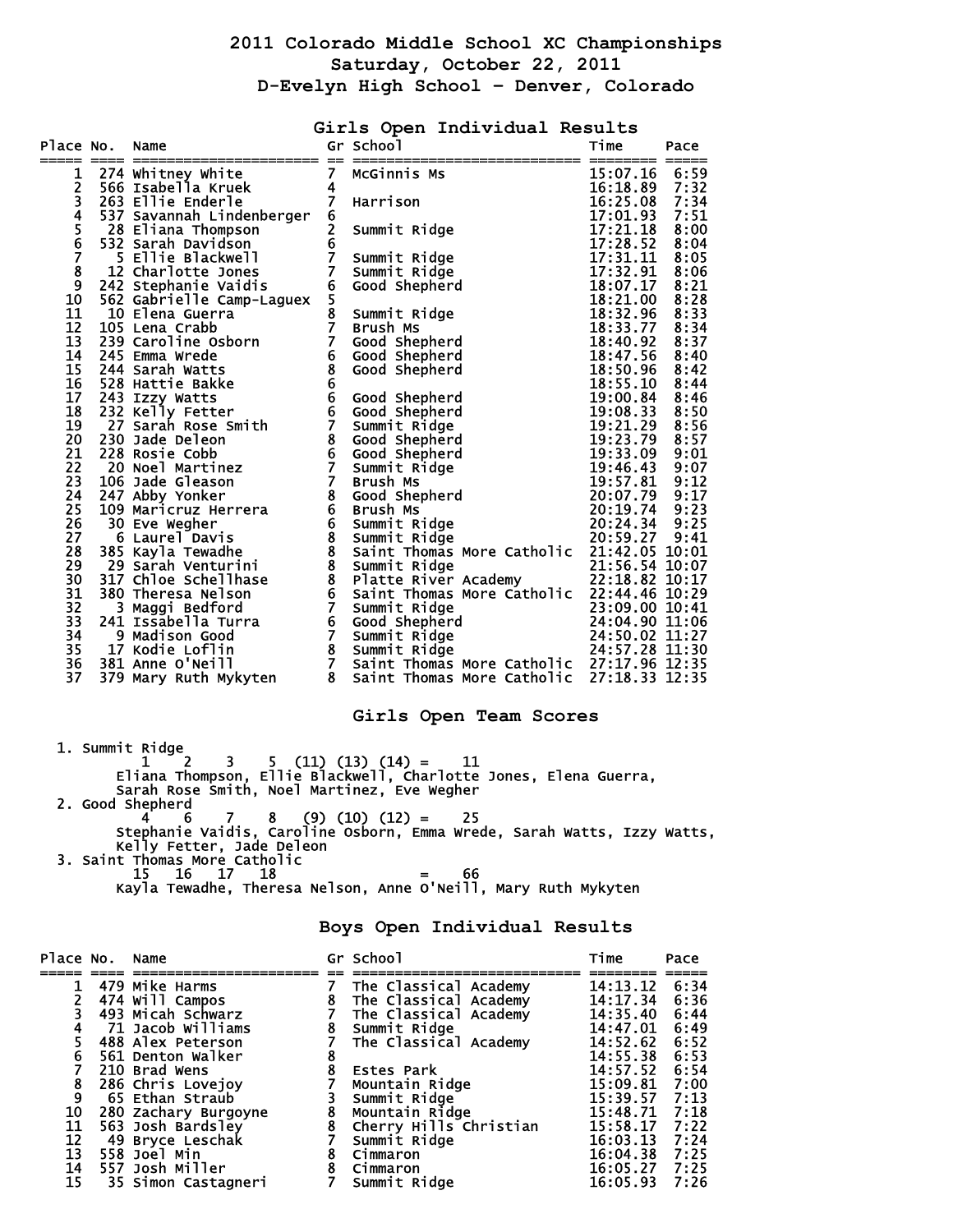| 495 Callen Thompson<br>283 Ryan Currie 8 Mountain Ridge 16:05.22 7:26<br>44 Gartick Howard 8 Mountain Ridge 16:07.22 7:26<br>44 Gartick Howard 8 The Classical Academy 16:07.22 7:29<br>290 acad Shepher 16:08 Summit Ridge 16:12.80<br>16<br>17 <sub>2</sub><br>18<br>19<br>20<br>$\frac{21}{22}$<br>23<br>24<br>25<br>26<br>27<br>28<br>29<br>30<br>31<br>$\overline{32}$<br>33<br>34<br>35<br>36<br>37<br>38<br>39<br>40<br>41<br>42<br>43<br>44<br>45<br>46<br>47<br>48<br>49<br>50<br>51<br>52<br>53<br>54 |    |  |  |
|-----------------------------------------------------------------------------------------------------------------------------------------------------------------------------------------------------------------------------------------------------------------------------------------------------------------------------------------------------------------------------------------------------------------------------------------------------------------------------------------------------------------|----|--|--|
|                                                                                                                                                                                                                                                                                                                                                                                                                                                                                                                 |    |  |  |
|                                                                                                                                                                                                                                                                                                                                                                                                                                                                                                                 |    |  |  |
|                                                                                                                                                                                                                                                                                                                                                                                                                                                                                                                 |    |  |  |
|                                                                                                                                                                                                                                                                                                                                                                                                                                                                                                                 |    |  |  |
|                                                                                                                                                                                                                                                                                                                                                                                                                                                                                                                 |    |  |  |
|                                                                                                                                                                                                                                                                                                                                                                                                                                                                                                                 |    |  |  |
|                                                                                                                                                                                                                                                                                                                                                                                                                                                                                                                 |    |  |  |
|                                                                                                                                                                                                                                                                                                                                                                                                                                                                                                                 |    |  |  |
|                                                                                                                                                                                                                                                                                                                                                                                                                                                                                                                 |    |  |  |
|                                                                                                                                                                                                                                                                                                                                                                                                                                                                                                                 |    |  |  |
|                                                                                                                                                                                                                                                                                                                                                                                                                                                                                                                 |    |  |  |
|                                                                                                                                                                                                                                                                                                                                                                                                                                                                                                                 |    |  |  |
|                                                                                                                                                                                                                                                                                                                                                                                                                                                                                                                 |    |  |  |
|                                                                                                                                                                                                                                                                                                                                                                                                                                                                                                                 |    |  |  |
|                                                                                                                                                                                                                                                                                                                                                                                                                                                                                                                 |    |  |  |
|                                                                                                                                                                                                                                                                                                                                                                                                                                                                                                                 |    |  |  |
|                                                                                                                                                                                                                                                                                                                                                                                                                                                                                                                 |    |  |  |
|                                                                                                                                                                                                                                                                                                                                                                                                                                                                                                                 |    |  |  |
|                                                                                                                                                                                                                                                                                                                                                                                                                                                                                                                 |    |  |  |
|                                                                                                                                                                                                                                                                                                                                                                                                                                                                                                                 |    |  |  |
|                                                                                                                                                                                                                                                                                                                                                                                                                                                                                                                 |    |  |  |
|                                                                                                                                                                                                                                                                                                                                                                                                                                                                                                                 |    |  |  |
|                                                                                                                                                                                                                                                                                                                                                                                                                                                                                                                 |    |  |  |
|                                                                                                                                                                                                                                                                                                                                                                                                                                                                                                                 |    |  |  |
|                                                                                                                                                                                                                                                                                                                                                                                                                                                                                                                 |    |  |  |
|                                                                                                                                                                                                                                                                                                                                                                                                                                                                                                                 |    |  |  |
|                                                                                                                                                                                                                                                                                                                                                                                                                                                                                                                 |    |  |  |
|                                                                                                                                                                                                                                                                                                                                                                                                                                                                                                                 |    |  |  |
|                                                                                                                                                                                                                                                                                                                                                                                                                                                                                                                 |    |  |  |
|                                                                                                                                                                                                                                                                                                                                                                                                                                                                                                                 |    |  |  |
|                                                                                                                                                                                                                                                                                                                                                                                                                                                                                                                 |    |  |  |
|                                                                                                                                                                                                                                                                                                                                                                                                                                                                                                                 |    |  |  |
|                                                                                                                                                                                                                                                                                                                                                                                                                                                                                                                 |    |  |  |
|                                                                                                                                                                                                                                                                                                                                                                                                                                                                                                                 |    |  |  |
|                                                                                                                                                                                                                                                                                                                                                                                                                                                                                                                 |    |  |  |
|                                                                                                                                                                                                                                                                                                                                                                                                                                                                                                                 |    |  |  |
|                                                                                                                                                                                                                                                                                                                                                                                                                                                                                                                 |    |  |  |
|                                                                                                                                                                                                                                                                                                                                                                                                                                                                                                                 |    |  |  |
|                                                                                                                                                                                                                                                                                                                                                                                                                                                                                                                 |    |  |  |
|                                                                                                                                                                                                                                                                                                                                                                                                                                                                                                                 |    |  |  |
|                                                                                                                                                                                                                                                                                                                                                                                                                                                                                                                 |    |  |  |
|                                                                                                                                                                                                                                                                                                                                                                                                                                                                                                                 |    |  |  |
|                                                                                                                                                                                                                                                                                                                                                                                                                                                                                                                 | 55 |  |  |

**Boys Open Team Scores** 

 1. The Classical Academy  $1 \quad 2 \quad 3 \quad 5 \quad (11) \quad (13) \quad (25) = \quad 11$  Mike Harms, Will Campos, Micah Schwarz, Alex Peterson, Callen Thompson, Tim Douma, Rajat Gupta 2. Summit Ridge 4 7 9 10 (14) (15) (16) = 30 Jacob Williams, Ethan Straub, Bryce Leschak, Simon Castagneri, Garick Howard, Aaron Cadayong, Tony Passarelli 3. Mountain Ridge  $6 \t 8 \t 12 \t 17 \t (18) = 43$  Chris Lovejoy, Zachary Burgoyne, Ryan Currie, Justin Cochrane, Chase Pflueger 4. Saint Thomas More Catholic 19 20 21 22 (23) (24) = 82 Eric Lindquist, Matthew McCarron, Nick Rodeno, Joey Kunz, Robert

Mellen, William Gibbons

**Girls Championship Individual Results** 

| Place No. Name  |                          |                                            | Gr School               | Time     | Pace |
|-----------------|--------------------------|--------------------------------------------|-------------------------|----------|------|
|                 | 133 Katie Rainsberger    | 8                                          | Cheyenne Mountain       | 12:50.91 | 5:56 |
|                 | 335 Lauren Gregory       |                                            | Preston                 | 13:05.67 | 6:03 |
|                 | 316 Kamryn Hart          |                                            | Platte River Academy    | 13:48.38 | 6:22 |
| 4               | 559 Hanna Born           | $\begin{array}{c} 8 \\ 8 \\ 7 \end{array}$ | Eagle View              | 13:59.50 | 6:27 |
|                 | 264 Katie Till           |                                            | Harrison                | 14:07.33 | 6:31 |
| $\frac{6}{7}$   | 11 Cayli Hume            | 8                                          | Summit Ridge            | 14:15.02 | 6:35 |
|                 | 567 Lina Kruek           |                                            |                         | 14:18.98 | 6:36 |
| $\frac{8}{9}$   | 293 Lilliana Hamilton    |                                            | Mountain Ridge Co Sprgs | 14:19.74 | 6:37 |
|                 | 550 Julia Vitella        |                                            |                         | 14:35.71 | 6:44 |
| 10              | 414 Sydney Fesenmeyer    |                                            | Salida                  | 14:37.65 | 6:45 |
| 11              | 190 Lily Tomasula-Martin |                                            | Estes Park              | 14:38.01 | 6:45 |
| 12 <sup>2</sup> | 8 Natalie Gonzalez       | 8                                          | Summit Ridae            | 14:40.32 | 6:46 |
| 13              | 22 Marilyn Ortiz         |                                            | Summit Ridge            | 14:50.32 | 6:51 |
| 14              | 547 McKinley Jones       |                                            |                         | 14:50.83 | 6:51 |
| 15              | 417 Phoebe Powell        | 8                                          | Salida                  | 14:52.14 | 6:52 |
| 16              | 529 McAulay Carys        |                                            |                         | 15:03.91 | 6:57 |
| 17              | 129 Veronic Brtek        | 8                                          | Cheyenne Mountain       | 15:04.51 | 6:57 |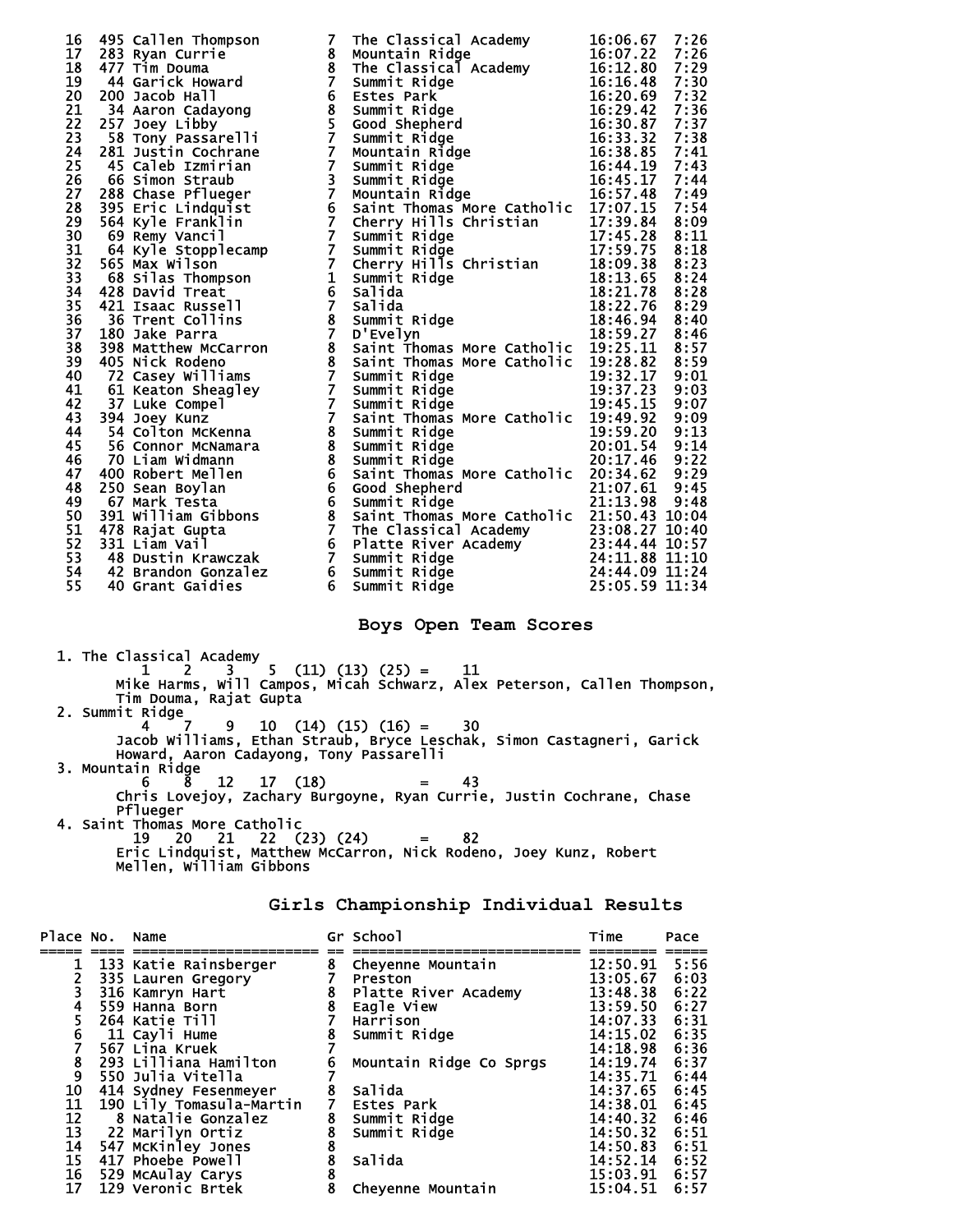| 18                   | 415   | Olivia Lowe                                            |
|----------------------|-------|--------------------------------------------------------|
| 19                   | 132   | Brooke Miller                                          |
| 20                   | 131   | Anna Hortek                                            |
| 21                   |       | 375 Natalie Lanker                                     |
| 22                   | 418   |                                                        |
|                      |       | Anna Scheher                                           |
| 23                   |       | 189 Emma Laurienti                                     |
| 24                   | 103   | Faith Bowen                                            |
| 25                   | 113   | Alex Odle                                              |
| 26                   |       | 460 Kendra Frieden                                     |
| 27                   |       | 434 Erica Seff                                         |
| 28                   | 416   | Kaitlyn Moltz                                          |
| 29                   | 447   | Maggie Ohagen                                          |
| 30<br>31             | 470   | Kate Peterson                                          |
|                      | 265   | Christie Anderson                                      |
|                      |       | 465 Nicole Hale                                        |
| $\frac{1}{32}$       | 467   | Bethany Johns                                          |
|                      |       |                                                        |
| 34<br>35<br>36<br>37 |       | 548 Annie Trizna<br>278 Karyn Schwartzkopf             |
|                      | 81    | Gabby Pearson                                          |
|                      | 464   | Casey Griggs                                           |
| 38                   |       | 24 Elizabeth Piegat                                    |
|                      |       |                                                        |
| 39<br>40             |       | 568 Whitney White                                      |
|                      | 128   | Ally Arenson                                           |
| 41                   |       | 134 Gabrielle Stageberg                                |
| 42                   |       |                                                        |
| 43                   |       |                                                        |
| 44                   |       | 155 Anna white                                         |
| 45                   |       | 114 Sydney Odle                                        |
| 46                   | 110   | Ashley Hinojos<br>Kate Libby                           |
| 47                   | 237   |                                                        |
| 48                   |       | 347 Rheana Ojeda                                       |
| 49                   | 212   | Anna Borden                                            |
| 50                   |       | 93 Kaila Green                                         |
| 51                   | 348   | Jacklynn Snyder                                        |
| 52                   |       | 295 Paige Degolyer                                     |
| 53                   |       | 458 McKenzie Elliot                                    |
| 54                   | 240 - | Eleni Soulis                                           |
| 55                   | 112   | Alisae Morales                                         |
| 56                   | 238   | Emma O'Brien                                           |
| 57                   | 343   | Mykala Clifford                                        |
| 58                   | 107   | Kelly Griffith                                         |
| 59                   | 546   |                                                        |
| 60                   | 382   | Julia Hall<br>Mackenzie Pierce                         |
| 61                   |       |                                                        |
|                      | 294   | Brianna Carson                                         |
| 62                   | 376   | Sydney Lindquist                                       |
| 63                   | 506   | Maggie Allen                                           |
| 64                   | 319   | Gabrielle Vansant                                      |
| 65                   |       | 135 Maren York                                         |
| 66                   | 315   | Lexi Golden                                            |
| 67                   |       | 459 Anne Fey<br>311 Brianna Bauer<br>337 Shanthini Ode |
| 68                   |       |                                                        |
| 69                   |       |                                                        |
| 70                   | 374   | Devon Johnson                                          |
| 71                   | 461   | Audra Frieden                                          |
| 72                   | 1     | Claire Aden                                            |
| 73                   | 445   | Lauren Kerkhoff                                        |
| 74                   | 229   | Eve Deleon                                             |
| 75                   | 276   | Bianca Sparks                                          |
| 76                   | 108   | Jessica Henderson                                      |
| 77                   | 334   | Ella Fogarty                                           |
| 78                   | 234   | Kate Golinvaux                                         |
| 79                   | 533   | Samantha Hinderman                                     |
| 80                   | 143   | Emilee Haefeli                                         |
| 81                   | 413   | Olivia Denwalt                                         |
| 82                   | 235   | Kassidy Hogan                                          |
| 83                   | 115   | Cassie Winn                                            |
| 84                   | 191   |                                                        |
| 85                   | 2     | Aspen Turner<br>Megan Bartlett                         |
| 86                   | 94    |                                                        |
|                      |       | Elizabeth Santoro                                      |
| 87                   | 384   | Maggie Staples                                         |
| 88                   | 236   | Kate Kachmer                                           |
| 89                   | 227   | Sophie Ciulla                                          |
| 90                   | 444   | Julia Jobanputra                                       |
| 91                   | 333   | Raeliegh Adams                                         |
| 92                   | 15    | Kaitlyn Little                                         |
| 93                   | 436   | Atlee Witt                                             |
| 94                   | 214   | Salena Gonzales                                        |
| 95                   | 440.  | Grace Brooks                                           |
| 96                   | 104   | Brenda Cardenas                                        |
| 97                   |       | 95 Gianna Santoro                                      |
| 98                   |       | 151 Claire Sills                                       |
| 99                   | 74.   | Amanda Eggebrecht                                      |
| .00                  | 446   | Katie Maxfield                                         |

| 18  |                    |                |                                                                                                                                                                                                                                           |          |      |
|-----|--------------------|----------------|-------------------------------------------------------------------------------------------------------------------------------------------------------------------------------------------------------------------------------------------|----------|------|
| 19  |                    |                |                                                                                                                                                                                                                                           |          |      |
| 20  |                    |                |                                                                                                                                                                                                                                           |          |      |
| 21  |                    |                | 413 Olivia Love Salid Maria Findamia (15:07.71 2013 Anna Mortek Maria The Lassical Academy 15:13.39 2013<br>131 Anna Morte & Chevenne Mountain 15:13.39 7:03<br>131 Anna More & Chevenne Mountain 15:13.39 7:03<br>131 Anna Lourier &     |          |      |
|     |                    |                |                                                                                                                                                                                                                                           |          |      |
| 22  |                    |                |                                                                                                                                                                                                                                           |          |      |
| 23  |                    |                |                                                                                                                                                                                                                                           |          |      |
| 24  |                    |                |                                                                                                                                                                                                                                           |          |      |
| 25  |                    |                |                                                                                                                                                                                                                                           |          |      |
|     |                    |                |                                                                                                                                                                                                                                           |          |      |
| 26  |                    |                |                                                                                                                                                                                                                                           |          |      |
| 27  |                    |                |                                                                                                                                                                                                                                           |          |      |
| 28  |                    |                |                                                                                                                                                                                                                                           |          |      |
| 29  |                    |                |                                                                                                                                                                                                                                           |          |      |
| 30  |                    |                |                                                                                                                                                                                                                                           |          |      |
|     |                    |                |                                                                                                                                                                                                                                           |          |      |
| 31  |                    |                |                                                                                                                                                                                                                                           |          |      |
| 32  |                    |                |                                                                                                                                                                                                                                           |          |      |
| 33  |                    |                |                                                                                                                                                                                                                                           |          |      |
| 34  |                    |                |                                                                                                                                                                                                                                           |          |      |
| 35  |                    |                |                                                                                                                                                                                                                                           |          |      |
|     |                    |                |                                                                                                                                                                                                                                           |          |      |
| 36  |                    |                |                                                                                                                                                                                                                                           |          |      |
| 37  |                    |                |                                                                                                                                                                                                                                           |          |      |
| 38  |                    |                |                                                                                                                                                                                                                                           |          |      |
| 39  |                    |                |                                                                                                                                                                                                                                           |          |      |
| 40  |                    |                |                                                                                                                                                                                                                                           |          |      |
|     |                    |                |                                                                                                                                                                                                                                           |          |      |
| 41  |                    |                |                                                                                                                                                                                                                                           |          |      |
| 42  |                    |                |                                                                                                                                                                                                                                           |          |      |
| 43  |                    |                |                                                                                                                                                                                                                                           |          |      |
| 44  |                    |                |                                                                                                                                                                                                                                           |          |      |
| 45  |                    |                |                                                                                                                                                                                                                                           |          |      |
|     |                    |                |                                                                                                                                                                                                                                           |          |      |
| 46  |                    |                |                                                                                                                                                                                                                                           |          |      |
| 47  |                    |                |                                                                                                                                                                                                                                           |          |      |
| 48  |                    |                |                                                                                                                                                                                                                                           |          |      |
| 49  |                    |                |                                                                                                                                                                                                                                           |          |      |
| 50  |                    |                |                                                                                                                                                                                                                                           |          |      |
|     |                    |                |                                                                                                                                                                                                                                           |          |      |
| 51  |                    |                |                                                                                                                                                                                                                                           |          |      |
| 52  |                    |                |                                                                                                                                                                                                                                           |          |      |
| 53  |                    |                |                                                                                                                                                                                                                                           |          |      |
| 54  |                    |                |                                                                                                                                                                                                                                           |          |      |
| 55  |                    |                |                                                                                                                                                                                                                                           |          |      |
|     |                    |                |                                                                                                                                                                                                                                           |          |      |
| 56  |                    |                |                                                                                                                                                                                                                                           |          |      |
| 57  |                    |                |                                                                                                                                                                                                                                           |          |      |
| 58  |                    |                |                                                                                                                                                                                                                                           |          |      |
| 59  |                    |                |                                                                                                                                                                                                                                           |          |      |
| 60  |                    |                |                                                                                                                                                                                                                                           |          |      |
|     |                    |                |                                                                                                                                                                                                                                           |          |      |
| 61  |                    |                |                                                                                                                                                                                                                                           |          |      |
| 62  |                    |                |                                                                                                                                                                                                                                           |          |      |
| 63  |                    |                |                                                                                                                                                                                                                                           |          |      |
| 64  |                    |                |                                                                                                                                                                                                                                           |          |      |
| 65  |                    |                |                                                                                                                                                                                                                                           |          |      |
|     |                    |                |                                                                                                                                                                                                                                           |          |      |
| 66  |                    |                |                                                                                                                                                                                                                                           |          |      |
|     |                    |                |                                                                                                                                                                                                                                           |          | 7:21 |
|     |                    |                |                                                                                                                                                                                                                                           |          | 7:52 |
|     |                    |                |                                                                                                                                                                                                                                           |          | 7:53 |
|     |                    |                |                                                                                                                                                                                                                                           |          | 7:54 |
|     |                    |                |                                                                                                                                                                                                                                           |          | 7:55 |
|     |                    |                |                                                                                                                                                                                                                                           |          |      |
|     |                    |                |                                                                                                                                                                                                                                           |          | 7:55 |
|     |                    |                |                                                                                                                                                                                                                                           |          | 7:55 |
|     |                    |                |                                                                                                                                                                                                                                           |          | 7:56 |
|     |                    |                |                                                                                                                                                                                                                                           |          | 7:56 |
|     |                    |                |                                                                                                                                                                                                                                           |          | 7:56 |
|     |                    |                |                                                                                                                                                                                                                                           |          | 7:56 |
|     |                    |                |                                                                                                                                                                                                                                           |          |      |
|     |                    |                |                                                                                                                                                                                                                                           |          | 7:56 |
|     |                    |                |                                                                                                                                                                                                                                           |          | 7:57 |
|     |                    |                |                                                                                                                                                                                                                                           |          | 7:58 |
|     |                    |                |                                                                                                                                                                                                                                           |          | 7:58 |
|     |                    |                |                                                                                                                                                                                                                                           |          | 7:59 |
|     |                    |                |                                                                                                                                                                                                                                           |          | 7:59 |
|     |                    |                |                                                                                                                                                                                                                                           |          |      |
|     |                    |                |                                                                                                                                                                                                                                           |          | 8:07 |
|     |                    |                |                                                                                                                                                                                                                                           |          | 8:07 |
|     |                    |                |                                                                                                                                                                                                                                           |          | 8:07 |
|     |                    |                |                                                                                                                                                                                                                                           |          | 8:09 |
|     |                    |                |                                                                                                                                                                                                                                           |          | 8:13 |
|     |                    |                |                                                                                                                                                                                                                                           |          | 8:13 |
|     |                    |                |                                                                                                                                                                                                                                           |          |      |
|     |                    |                |                                                                                                                                                                                                                                           |          | 8:14 |
|     |                    |                |                                                                                                                                                                                                                                           |          | 8:15 |
|     |                    |                |                                                                                                                                                                                                                                           |          | 8:16 |
|     |                    |                |                                                                                                                                                                                                                                           |          | 8:18 |
|     |                    |                |                                                                                                                                                                                                                                           |          | 8:18 |
|     |                    |                |                                                                                                                                                                                                                                           |          |      |
|     |                    |                |                                                                                                                                                                                                                                           |          | 8:21 |
|     |                    |                |                                                                                                                                                                                                                                           |          | 8:22 |
|     |                    |                |                                                                                                                                                                                                                                           |          | 8:23 |
|     |                    |                |                                                                                                                                                                                                                                           |          | 8:24 |
|     |                    |                | 133 Maximin Report of The Classical Academy<br>1315 Lexi Golden b Flatte River Academy<br>17:03.379 7:12<br>1818 Briannia Bauer 6 Phatte River Academy<br>17:03.379 7:12<br>1818 Brems More Catholic 17:05.99 7:12<br>444 Adams More of t |          | 8:24 |
| 100 | 446 Katie Maxfield | $\overline{7}$ | St. Vincent De Paul                                                                                                                                                                                                                       | 18:13.80 | 8:25 |
|     |                    |                |                                                                                                                                                                                                                                           |          |      |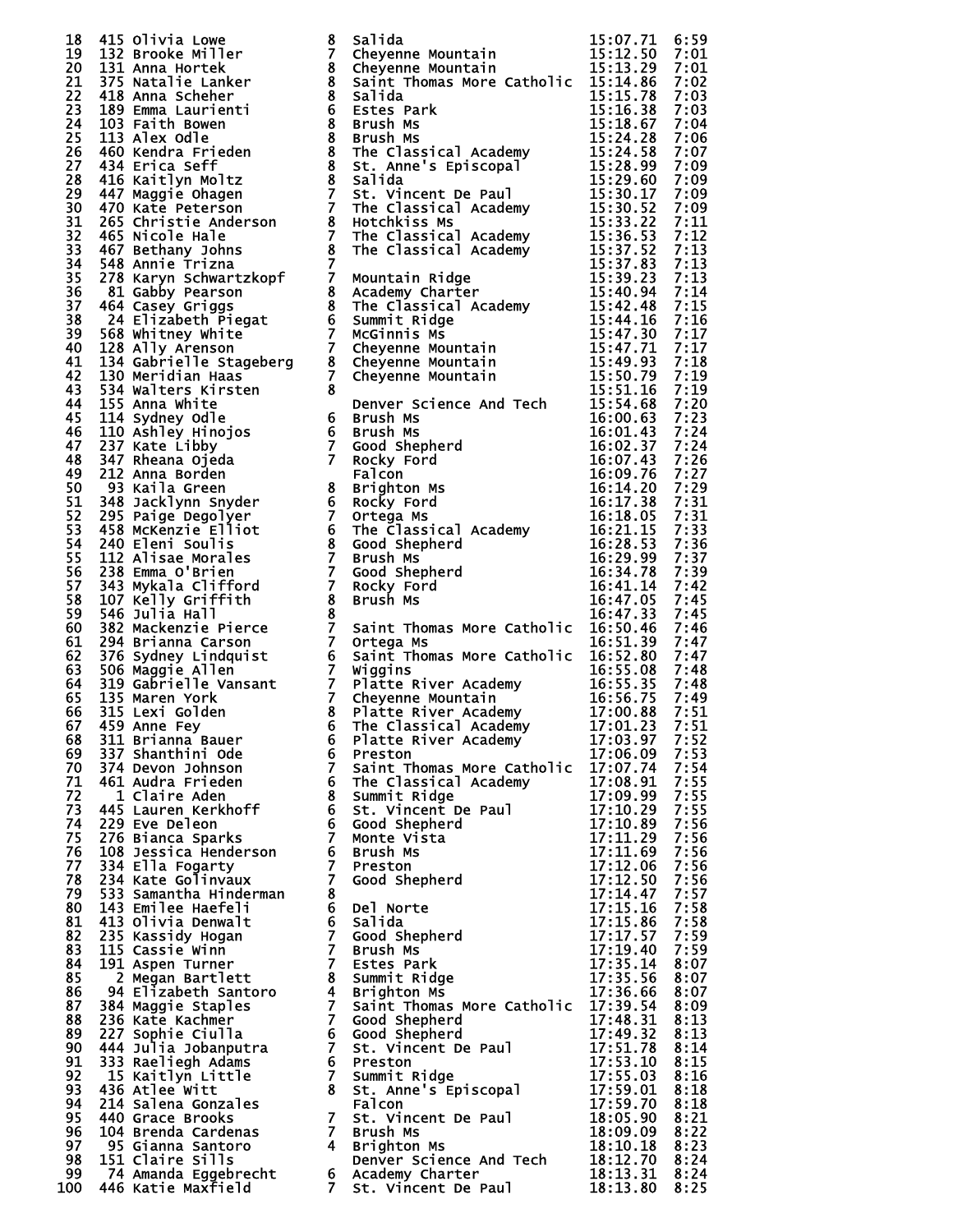| 101 302 Amanda Brookover and Behat Ridge 18:22, 10 8:27<br>102 Amanda Brookover and Behat Ridge 18:22, 10 8:27<br>108 433 Scaling Charles Errich and Scaling Scaling Charles in the state of the state of the state of the state |                                                                                                                   |                |
|----------------------------------------------------------------------------------------------------------------------------------------------------------------------------------------------------------------------------------|-------------------------------------------------------------------------------------------------------------------|----------------|
|                                                                                                                                                                                                                                  |                                                                                                                   |                |
|                                                                                                                                                                                                                                  |                                                                                                                   |                |
|                                                                                                                                                                                                                                  |                                                                                                                   |                |
|                                                                                                                                                                                                                                  |                                                                                                                   |                |
|                                                                                                                                                                                                                                  |                                                                                                                   |                |
|                                                                                                                                                                                                                                  |                                                                                                                   |                |
|                                                                                                                                                                                                                                  |                                                                                                                   |                |
|                                                                                                                                                                                                                                  |                                                                                                                   |                |
|                                                                                                                                                                                                                                  |                                                                                                                   |                |
|                                                                                                                                                                                                                                  |                                                                                                                   |                |
|                                                                                                                                                                                                                                  |                                                                                                                   |                |
|                                                                                                                                                                                                                                  |                                                                                                                   |                |
|                                                                                                                                                                                                                                  |                                                                                                                   |                |
|                                                                                                                                                                                                                                  |                                                                                                                   |                |
|                                                                                                                                                                                                                                  |                                                                                                                   |                |
|                                                                                                                                                                                                                                  |                                                                                                                   |                |
|                                                                                                                                                                                                                                  |                                                                                                                   |                |
|                                                                                                                                                                                                                                  |                                                                                                                   |                |
|                                                                                                                                                                                                                                  |                                                                                                                   |                |
|                                                                                                                                                                                                                                  |                                                                                                                   |                |
|                                                                                                                                                                                                                                  |                                                                                                                   |                |
|                                                                                                                                                                                                                                  |                                                                                                                   |                |
|                                                                                                                                                                                                                                  |                                                                                                                   |                |
|                                                                                                                                                                                                                                  |                                                                                                                   |                |
|                                                                                                                                                                                                                                  |                                                                                                                   |                |
|                                                                                                                                                                                                                                  |                                                                                                                   |                |
|                                                                                                                                                                                                                                  |                                                                                                                   |                |
|                                                                                                                                                                                                                                  |                                                                                                                   |                |
|                                                                                                                                                                                                                                  |                                                                                                                   |                |
|                                                                                                                                                                                                                                  |                                                                                                                   |                |
|                                                                                                                                                                                                                                  |                                                                                                                   |                |
|                                                                                                                                                                                                                                  |                                                                                                                   |                |
|                                                                                                                                                                                                                                  |                                                                                                                   |                |
| 139                                                                                                                                                                                                                              | 7 D'Evelyn                                                                                                        | 24:43.41 11:24 |
| 140<br>536 Sophie Lindenberger  8<br>83 Clarissa Solis    6<br>141<br>- 83 Clarissa Solis                                                                                                                                        | 8 24:51.99 11:28<br>6 Academy Charter 27:08.51 12:31                                                              |                |
|                                                                                                                                                                                                                                  |                                                                                                                   |                |
|                                                                                                                                                                                                                                  |                                                                                                                   |                |
|                                                                                                                                                                                                                                  | Girls Championship Team Scores                                                                                    |                |
|                                                                                                                                                                                                                                  |                                                                                                                   |                |
| 1. Cheyenne Mountain                                                                                                                                                                                                             |                                                                                                                   |                |
| 1                                                                                                                                                                                                                                | $9 \quad 11 \quad 12 \quad (26) \quad (27) \quad (28) = 33$                                                       |                |
|                                                                                                                                                                                                                                  |                                                                                                                   |                |
|                                                                                                                                                                                                                                  |                                                                                                                   |                |
|                                                                                                                                                                                                                                  | Katie Rainsberger, Veronic Brtek, Brooke Miller, Anna Hortek, Ally<br>Arenson, Gabrielle Stageberg, Meridian Haas |                |
| 2. Salida                                                                                                                                                                                                                        |                                                                                                                   |                |
| 8 <sup>1</sup>                                                                                                                                                                                                                   | $10 \quad 14 \quad (18) \quad (56) \quad = \quad 37$                                                              |                |
|                                                                                                                                                                                                                                  | Sydney Fesenmeyer, Phoebe Powell, Olivia Lowe, Anna Scheher, Kaitlyn                                              |                |
| Moltz, Olivia Denwalt                                                                                                                                                                                                            |                                                                                                                   |                |
| 3. Summit Ridge<br>4<br>- 6                                                                                                                                                                                                      |                                                                                                                   |                |
|                                                                                                                                                                                                                                  | $7 \quad 25 \quad (50) \quad (58) \quad (64) = 42$                                                                |                |
| Aden, Megan Bartlett, Kaitlyn Little                                                                                                                                                                                             | Cayli Hume, Natalie Gonzalez, Marilyn Ortiz, Elizabeth Piegat, Claire                                             |                |
| 4. The Classical Academy                                                                                                                                                                                                         |                                                                                                                   |                |
| 17                                                                                                                                                                                                                               | $22(24)(36)(46) = 80$                                                                                             |                |
|                                                                                                                                                                                                                                  | Kendra Frieden, Kate Peterson, Nicole Hale, Bethany Johns, Casey                                                  |                |
| Griggs, McKenzie Elliot, Anne Fey                                                                                                                                                                                                |                                                                                                                   |                |
| 5. Brush Ms                                                                                                                                                                                                                      |                                                                                                                   |                |
| $15 \t16 \t30 \t31 \t(38) \t(41) \t(53) = 92$                                                                                                                                                                                    |                                                                                                                   |                |
|                                                                                                                                                                                                                                  | Faith Bowen, Alex Odle, Sydney Odle, Ashley Hinojos, Alisae Morales,                                              |                |
| Kelly Griffith, Jessica Henderson                                                                                                                                                                                                |                                                                                                                   |                |
| 6. Platte River Academy<br>3.                                                                                                                                                                                                    | and the state of the state of<br>139                                                                              |                |
| 44 45 47 (75)                                                                                                                                                                                                                    | Kamryn Hart, Gabrielle Vansant, Lexi Golden, Brianna Bauer, Karlei                                                |                |
| Costigan                                                                                                                                                                                                                         |                                                                                                                   |                |
| 7. Saint Thomas More Catholic                                                                                                                                                                                                    |                                                                                                                   |                |
| 43 49 (60)<br>13 42                                                                                                                                                                                                              | 147                                                                                                               |                |
|                                                                                                                                                                                                                                  | Natalie Lanker, Mackenzie Pierce, Sydney Lindquist, Devon Johnson,                                                |                |
| Maggie Staples                                                                                                                                                                                                                   |                                                                                                                   |                |
| 8. Good Shepherd                                                                                                                                                                                                                 |                                                                                                                   |                |
|                                                                                                                                                                                                                                  |                                                                                                                   |                |
|                                                                                                                                                                                                                                  | 32 37 39 52 (55) (57) (61) = 160<br>Kate_Libby, Eleni Soulis, Emma O'Brien, Eve Deleon, Kate Golinvaux,           |                |
| Kassidy Hogan, Kate Kachmer<br>9. Preston $\overline{a}$ and $\overline{a}$ and $\overline{a}$ and $\overline{a}$                                                                                                                |                                                                                                                   |                |

 2 48 54 63 = 167 Lauren Gregory, Shanthini Ode, Ella Fogarty, Raeliegh Adams 10. Rocky Ford 33 35 40 77 (80) (81) = 185 Rheana Ojeda, Jacklynn Snyder, Mykala Clifford, Emily Gauna, Aiana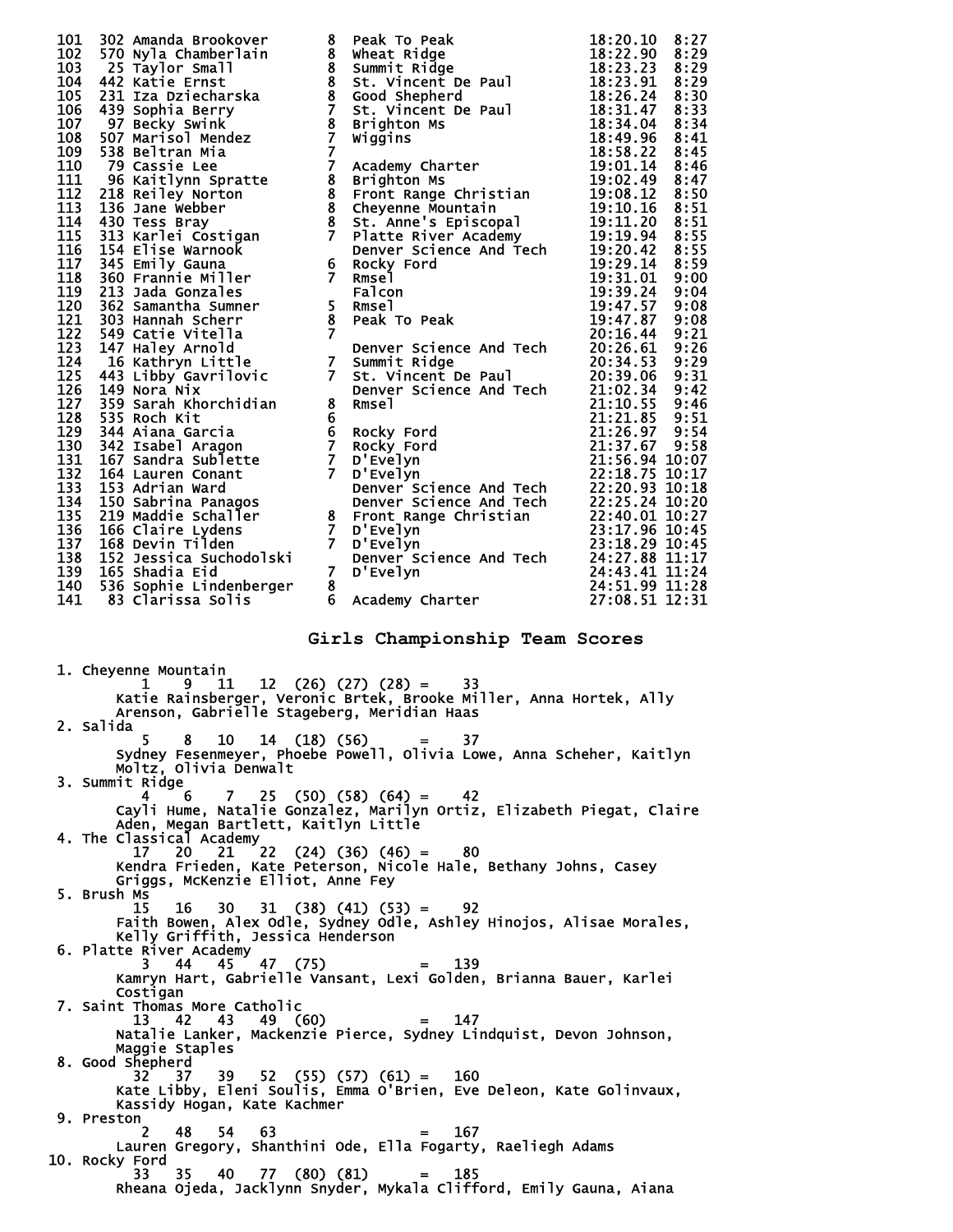Garcia, Isabel Aragon 11. St. Vincent De Paul 19 51 62 65 (69) (70) (71) = 197 Maggie Ohagen, Lauren Kerkhoff, Julia Jobanputra, Grace Brooks, Katie Maxfield, Katie Ernst, Sophia Berry 12. Brighton Ms<br> $\begin{array}{r}34 & 59\\34 & 59\end{array}$  $34$  59 66 72 (74) = 231 Kaila Green, Elizabeth Santoro, Gianna Santoro, Becky Swink, Kaitlynn **Spratte**  13. Denver Science And Tech 29 67 76 78 (79) (84) (85) = 250 Anna White, Claire Sills, Elise Warnook, Haley Arnold, Nora Nix, Adrian Ward, Sabrina Panagos 14. Academy Charter 23 68 73 89 = 253 Gabby Pearson, Amanda Eggebrecht, Cassie Lee, Clarissa Solis 15. D'Evelyn 82 83 86 87 (88) = 338 Sandra Sublette, Lauren Conant, Claire Lydens, Devin Tilden, Shadia Eid

**Boys Championship Individual Results** 

|                         |                                     |   | Mone Transformation of School 113:30.00 (18)<br>1966 Simon Delha Record of Section and International Catalog (18) 513-50.00 (18)<br>1966 Simon Delha Record of the Classical Academy<br>1978 Simon Delha Record of the Classical Ac |                      |      |
|-------------------------|-------------------------------------|---|-------------------------------------------------------------------------------------------------------------------------------------------------------------------------------------------------------------------------------------|----------------------|------|
| 1                       |                                     |   |                                                                                                                                                                                                                                     |                      |      |
|                         |                                     |   |                                                                                                                                                                                                                                     |                      |      |
|                         |                                     |   |                                                                                                                                                                                                                                     |                      |      |
|                         |                                     |   |                                                                                                                                                                                                                                     |                      |      |
|                         |                                     |   |                                                                                                                                                                                                                                     |                      |      |
| 234567                  |                                     |   |                                                                                                                                                                                                                                     |                      |      |
|                         |                                     |   |                                                                                                                                                                                                                                     |                      |      |
| $\overline{\mathbf{8}}$ |                                     |   |                                                                                                                                                                                                                                     |                      |      |
| $\overline{9}$          |                                     |   |                                                                                                                                                                                                                                     |                      |      |
| 10                      |                                     |   |                                                                                                                                                                                                                                     |                      |      |
| 11                      |                                     |   |                                                                                                                                                                                                                                     |                      |      |
| 12                      |                                     |   |                                                                                                                                                                                                                                     |                      |      |
| 13                      |                                     |   |                                                                                                                                                                                                                                     |                      |      |
| 14                      |                                     |   |                                                                                                                                                                                                                                     |                      |      |
| 15                      |                                     |   |                                                                                                                                                                                                                                     |                      |      |
| 16                      |                                     |   |                                                                                                                                                                                                                                     |                      |      |
| 17                      |                                     |   |                                                                                                                                                                                                                                     |                      |      |
| 18                      |                                     |   |                                                                                                                                                                                                                                     |                      |      |
| 19                      |                                     |   |                                                                                                                                                                                                                                     |                      |      |
| 20                      |                                     |   |                                                                                                                                                                                                                                     |                      |      |
| 21                      |                                     |   |                                                                                                                                                                                                                                     |                      |      |
| 22                      |                                     |   |                                                                                                                                                                                                                                     |                      |      |
| 23                      |                                     |   |                                                                                                                                                                                                                                     |                      |      |
| 24                      |                                     |   |                                                                                                                                                                                                                                     |                      |      |
| 25                      |                                     |   |                                                                                                                                                                                                                                     |                      |      |
| 26                      |                                     |   |                                                                                                                                                                                                                                     |                      |      |
| 27                      |                                     |   |                                                                                                                                                                                                                                     |                      |      |
| 28                      |                                     |   |                                                                                                                                                                                                                                     |                      |      |
| 29                      |                                     |   |                                                                                                                                                                                                                                     |                      |      |
| 30                      |                                     |   |                                                                                                                                                                                                                                     |                      |      |
| 31                      |                                     |   |                                                                                                                                                                                                                                     |                      |      |
| 32                      |                                     |   |                                                                                                                                                                                                                                     |                      |      |
| 33                      |                                     |   |                                                                                                                                                                                                                                     |                      |      |
| 34                      |                                     |   |                                                                                                                                                                                                                                     |                      |      |
| 35                      |                                     |   |                                                                                                                                                                                                                                     |                      |      |
| 36                      |                                     |   |                                                                                                                                                                                                                                     |                      |      |
| 37                      |                                     |   |                                                                                                                                                                                                                                     |                      |      |
| 38                      |                                     |   |                                                                                                                                                                                                                                     |                      |      |
| 39                      |                                     |   |                                                                                                                                                                                                                                     |                      |      |
| 40                      |                                     |   |                                                                                                                                                                                                                                     |                      |      |
| 41                      |                                     |   |                                                                                                                                                                                                                                     |                      |      |
| 42                      |                                     |   |                                                                                                                                                                                                                                     |                      |      |
| 43                      |                                     |   |                                                                                                                                                                                                                                     |                      |      |
| 44                      |                                     |   |                                                                                                                                                                                                                                     |                      |      |
| 45                      |                                     |   |                                                                                                                                                                                                                                     |                      |      |
| 46                      |                                     |   |                                                                                                                                                                                                                                     |                      |      |
| 47                      |                                     |   |                                                                                                                                                                                                                                     |                      |      |
| 48                      |                                     |   |                                                                                                                                                                                                                                     |                      |      |
| 49                      | 541 Branden Bohling                 | 8 |                                                                                                                                                                                                                                     | 14:32.46             | 6:43 |
| 50                      | 309 Quinten Harris                  | 8 | Peyton                                                                                                                                                                                                                              | 14:36.62             | 6:44 |
| 51                      | 397 Scott Marin                     | 7 | Saint Thomas More Catholic                                                                                                                                                                                                          | 14:37.82             | 6:45 |
| 52                      | 125 Trey Severin                    | 8 | Brush Ms                                                                                                                                                                                                                            | 14:38.22             | 6:45 |
| 53                      | 182 Kevin Schmidt                   | 8 | D'Evelyn                                                                                                                                                                                                                            | 14:39.23             | 6:46 |
| 54                      | 424 Cole Sites                      | 6 | Salida                                                                                                                                                                                                                              | 14:39.50             | 6:46 |
| 55                      | 216 Daniel Watts<br>124 Joel Schmer | 8 | Falcon                                                                                                                                                                                                                              | 14:39.78<br>14:40.07 | 6:46 |
| 56<br>57                | 285 Alex Fu                         | 8 | Brush Ms                                                                                                                                                                                                                            | 14:40.60             | 6:46 |
|                         |                                     |   | Mountain Ridge                                                                                                                                                                                                                      |                      | 6:46 |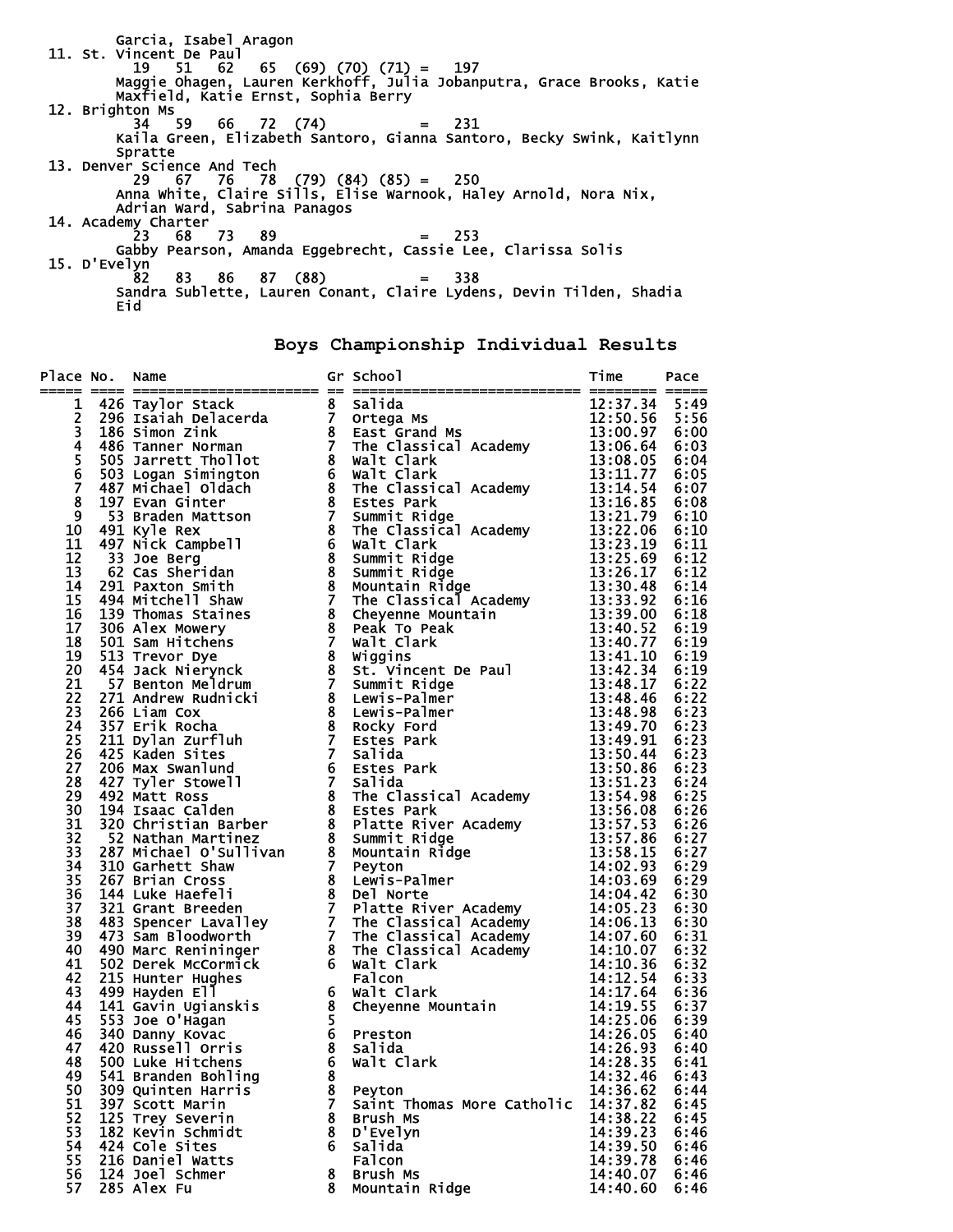|            |                                                                                                                                                                                                                                                           | 58 149 will Hook and the Classical Académy<br>58 150 will Hook resuments are classical Académy<br>62 521 2 Jeremy Wright 8 Denver science And Tech 14:41.05 6:47<br>621 22 Jeremy Wright 7 Palcon<br>621 22 Jeremy Wright 7 Palcon<br>6 |          |              |
|------------|-----------------------------------------------------------------------------------------------------------------------------------------------------------------------------------------------------------------------------------------------------------|-----------------------------------------------------------------------------------------------------------------------------------------------------------------------------------------------------------------------------------------|----------|--------------|
|            |                                                                                                                                                                                                                                                           |                                                                                                                                                                                                                                         |          |              |
|            |                                                                                                                                                                                                                                                           |                                                                                                                                                                                                                                         |          |              |
|            |                                                                                                                                                                                                                                                           |                                                                                                                                                                                                                                         |          |              |
|            |                                                                                                                                                                                                                                                           |                                                                                                                                                                                                                                         |          |              |
|            |                                                                                                                                                                                                                                                           |                                                                                                                                                                                                                                         |          |              |
|            |                                                                                                                                                                                                                                                           |                                                                                                                                                                                                                                         |          |              |
|            |                                                                                                                                                                                                                                                           |                                                                                                                                                                                                                                         |          |              |
|            |                                                                                                                                                                                                                                                           |                                                                                                                                                                                                                                         |          |              |
|            |                                                                                                                                                                                                                                                           |                                                                                                                                                                                                                                         |          |              |
|            |                                                                                                                                                                                                                                                           |                                                                                                                                                                                                                                         |          |              |
|            |                                                                                                                                                                                                                                                           |                                                                                                                                                                                                                                         |          |              |
|            |                                                                                                                                                                                                                                                           |                                                                                                                                                                                                                                         |          |              |
|            |                                                                                                                                                                                                                                                           |                                                                                                                                                                                                                                         |          |              |
|            |                                                                                                                                                                                                                                                           |                                                                                                                                                                                                                                         |          |              |
|            |                                                                                                                                                                                                                                                           |                                                                                                                                                                                                                                         |          |              |
|            |                                                                                                                                                                                                                                                           |                                                                                                                                                                                                                                         |          |              |
|            |                                                                                                                                                                                                                                                           |                                                                                                                                                                                                                                         |          |              |
|            |                                                                                                                                                                                                                                                           |                                                                                                                                                                                                                                         |          |              |
|            |                                                                                                                                                                                                                                                           |                                                                                                                                                                                                                                         |          |              |
|            |                                                                                                                                                                                                                                                           |                                                                                                                                                                                                                                         |          |              |
|            |                                                                                                                                                                                                                                                           |                                                                                                                                                                                                                                         |          |              |
|            |                                                                                                                                                                                                                                                           |                                                                                                                                                                                                                                         |          |              |
|            |                                                                                                                                                                                                                                                           |                                                                                                                                                                                                                                         |          |              |
|            |                                                                                                                                                                                                                                                           |                                                                                                                                                                                                                                         |          |              |
|            |                                                                                                                                                                                                                                                           |                                                                                                                                                                                                                                         |          |              |
|            |                                                                                                                                                                                                                                                           |                                                                                                                                                                                                                                         |          |              |
|            |                                                                                                                                                                                                                                                           |                                                                                                                                                                                                                                         |          |              |
|            |                                                                                                                                                                                                                                                           |                                                                                                                                                                                                                                         |          |              |
|            |                                                                                                                                                                                                                                                           |                                                                                                                                                                                                                                         |          |              |
|            |                                                                                                                                                                                                                                                           |                                                                                                                                                                                                                                         |          |              |
|            |                                                                                                                                                                                                                                                           |                                                                                                                                                                                                                                         |          |              |
|            |                                                                                                                                                                                                                                                           |                                                                                                                                                                                                                                         |          |              |
|            |                                                                                                                                                                                                                                                           |                                                                                                                                                                                                                                         |          |              |
|            |                                                                                                                                                                                                                                                           |                                                                                                                                                                                                                                         |          |              |
|            |                                                                                                                                                                                                                                                           |                                                                                                                                                                                                                                         |          |              |
|            |                                                                                                                                                                                                                                                           |                                                                                                                                                                                                                                         |          |              |
|            |                                                                                                                                                                                                                                                           |                                                                                                                                                                                                                                         |          |              |
|            |                                                                                                                                                                                                                                                           |                                                                                                                                                                                                                                         |          |              |
|            |                                                                                                                                                                                                                                                           |                                                                                                                                                                                                                                         |          |              |
|            |                                                                                                                                                                                                                                                           |                                                                                                                                                                                                                                         |          |              |
|            |                                                                                                                                                                                                                                                           |                                                                                                                                                                                                                                         |          |              |
|            |                                                                                                                                                                                                                                                           |                                                                                                                                                                                                                                         |          |              |
|            |                                                                                                                                                                                                                                                           |                                                                                                                                                                                                                                         |          |              |
|            |                                                                                                                                                                                                                                                           |                                                                                                                                                                                                                                         |          |              |
|            |                                                                                                                                                                                                                                                           |                                                                                                                                                                                                                                         |          |              |
|            |                                                                                                                                                                                                                                                           |                                                                                                                                                                                                                                         |          |              |
|            |                                                                                                                                                                                                                                                           |                                                                                                                                                                                                                                         |          |              |
|            |                                                                                                                                                                                                                                                           |                                                                                                                                                                                                                                         |          |              |
|            |                                                                                                                                                                                                                                                           |                                                                                                                                                                                                                                         |          |              |
|            |                                                                                                                                                                                                                                                           |                                                                                                                                                                                                                                         |          |              |
|            |                                                                                                                                                                                                                                                           |                                                                                                                                                                                                                                         |          |              |
|            |                                                                                                                                                                                                                                                           |                                                                                                                                                                                                                                         |          |              |
|            |                                                                                                                                                                                                                                                           |                                                                                                                                                                                                                                         |          |              |
|            |                                                                                                                                                                                                                                                           |                                                                                                                                                                                                                                         |          |              |
|            |                                                                                                                                                                                                                                                           |                                                                                                                                                                                                                                         |          |              |
|            |                                                                                                                                                                                                                                                           |                                                                                                                                                                                                                                         |          |              |
|            |                                                                                                                                                                                                                                                           |                                                                                                                                                                                                                                         |          |              |
| 107        | 99 Eric Hernandez 8                                                                                                                                                                                                                                       | Brighton Ms                                                                                                                                                                                                                             | 16:03.14 | 7:24         |
| 108        |                                                                                                                                                                                                                                                           |                                                                                                                                                                                                                                         |          | 7:25         |
|            |                                                                                                                                                                                                                                                           |                                                                                                                                                                                                                                         |          | 7:28         |
| 109        |                                                                                                                                                                                                                                                           |                                                                                                                                                                                                                                         |          |              |
| 110        |                                                                                                                                                                                                                                                           |                                                                                                                                                                                                                                         |          | 7:29         |
| 111        |                                                                                                                                                                                                                                                           |                                                                                                                                                                                                                                         |          | 7:30         |
| 112        |                                                                                                                                                                                                                                                           |                                                                                                                                                                                                                                         |          | 7:30         |
| 113        |                                                                                                                                                                                                                                                           |                                                                                                                                                                                                                                         |          | 7:32         |
|            |                                                                                                                                                                                                                                                           |                                                                                                                                                                                                                                         |          |              |
| 114        |                                                                                                                                                                                                                                                           |                                                                                                                                                                                                                                         |          | 7:32         |
| 115        |                                                                                                                                                                                                                                                           |                                                                                                                                                                                                                                         |          | 7:32         |
| 116        |                                                                                                                                                                                                                                                           |                                                                                                                                                                                                                                         |          | 7:33         |
| 117        |                                                                                                                                                                                                                                                           |                                                                                                                                                                                                                                         |          | 7:34         |
|            |                                                                                                                                                                                                                                                           |                                                                                                                                                                                                                                         |          | 7:35         |
| 118        |                                                                                                                                                                                                                                                           |                                                                                                                                                                                                                                         |          |              |
| 119        |                                                                                                                                                                                                                                                           |                                                                                                                                                                                                                                         |          | 7:37         |
| 120        |                                                                                                                                                                                                                                                           |                                                                                                                                                                                                                                         |          | 7:39         |
| 121        |                                                                                                                                                                                                                                                           |                                                                                                                                                                                                                                         |          | 7:39         |
| 122        |                                                                                                                                                                                                                                                           |                                                                                                                                                                                                                                         |          | 7:40         |
|            |                                                                                                                                                                                                                                                           |                                                                                                                                                                                                                                         |          |              |
| 123        |                                                                                                                                                                                                                                                           |                                                                                                                                                                                                                                         |          | 7:41         |
| 124        |                                                                                                                                                                                                                                                           |                                                                                                                                                                                                                                         |          | 7:45         |
| 125        |                                                                                                                                                                                                                                                           |                                                                                                                                                                                                                                         |          | 7:46         |
| 126        |                                                                                                                                                                                                                                                           |                                                                                                                                                                                                                                         |          | 7:47         |
|            |                                                                                                                                                                                                                                                           |                                                                                                                                                                                                                                         |          |              |
| 127        |                                                                                                                                                                                                                                                           |                                                                                                                                                                                                                                         |          | 7:47         |
| 128        |                                                                                                                                                                                                                                                           |                                                                                                                                                                                                                                         |          | 7:48         |
| 129        |                                                                                                                                                                                                                                                           |                                                                                                                                                                                                                                         |          | 7:51         |
| 130        |                                                                                                                                                                                                                                                           |                                                                                                                                                                                                                                         |          | 7:52         |
|            |                                                                                                                                                                                                                                                           |                                                                                                                                                                                                                                         |          |              |
| 131        |                                                                                                                                                                                                                                                           |                                                                                                                                                                                                                                         |          | 7:52         |
| 132        |                                                                                                                                                                                                                                                           |                                                                                                                                                                                                                                         |          | 7:52         |
| 133        |                                                                                                                                                                                                                                                           |                                                                                                                                                                                                                                         |          | 7:53         |
| 134        |                                                                                                                                                                                                                                                           |                                                                                                                                                                                                                                         |          | 7:53         |
|            |                                                                                                                                                                                                                                                           |                                                                                                                                                                                                                                         |          |              |
| 135        |                                                                                                                                                                                                                                                           |                                                                                                                                                                                                                                         |          | 7:55         |
| 136        |                                                                                                                                                                                                                                                           |                                                                                                                                                                                                                                         |          | 7:56         |
| 137        |                                                                                                                                                                                                                                                           |                                                                                                                                                                                                                                         |          | 7:57         |
| 138        |                                                                                                                                                                                                                                                           |                                                                                                                                                                                                                                         |          | 7:57         |
|            |                                                                                                                                                                                                                                                           |                                                                                                                                                                                                                                         |          |              |
|            |                                                                                                                                                                                                                                                           |                                                                                                                                                                                                                                         |          |              |
| 139<br>140 | 351 Gary Deleon<br>16:00.67<br>99 Erric Hernandez<br>8 Brighton Ms<br>16:03.14<br>453 Alex Mastro<br>6 Summit Ridge<br>453 Alex Mastro<br>7 St. Vincent De Paul<br>16:11.25<br>16:31.22 Korbin Massey<br>7 Brush Massey<br>7 Brush Massey<br>16:11.25<br> |                                                                                                                                                                                                                                         |          | 7:58<br>8:00 |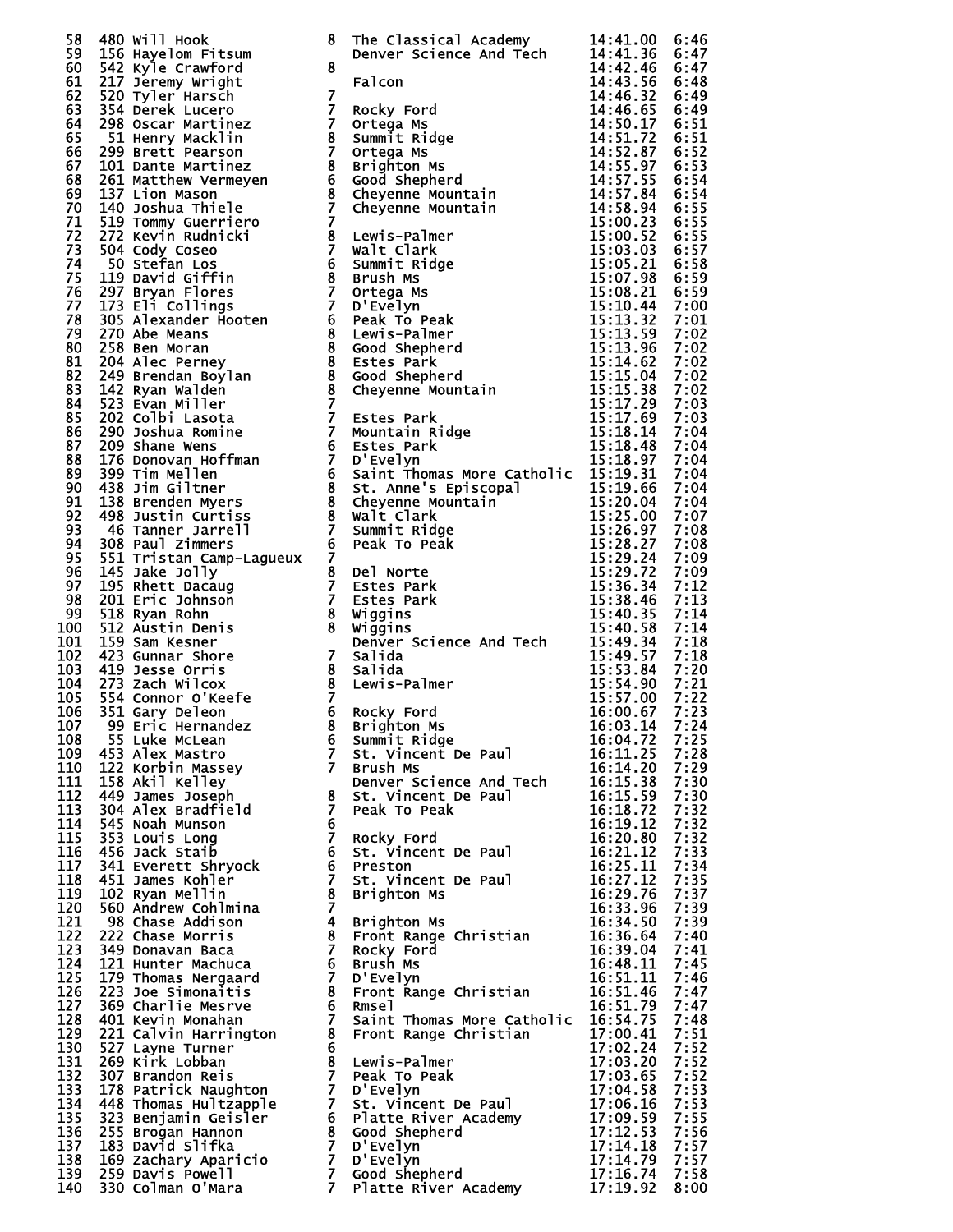| 141<br>402 Sean Morton<br>142<br>352 Jacob Helms<br>100 Michael Landwehr<br>143<br>27<br>123 Brandon Pineda<br>123 Brandon Pineda<br>515 Reid Ernst<br>525 Michael Patel<br>524 Charlie Pastor<br>526 Jake<br>144 262 Jack Warta<br>145<br>146<br>147<br>148<br>149<br>150<br>526 Jake Seymour<br><b>160 Ethan Ruterbories<br/>160 Ethan Ruterbories<br/>220 Camder USSS</b><br>151<br>220 Camden Harrington<br>152<br>153<br>174 Mario Gori<br>154<br>175 Josh Hodges | 8<br>Saint Thomas More Catholic<br>6 Rocky Ford<br>norty rol<br>Brighton Ms<br>Good Shepherd<br>Brush Ms<br>Wiggins<br>6 <sup>1</sup><br>$\overline{7}$<br>Denver Science And Tech<br><b>4</b> Front Range Christian<br>7 D'Evelyn<br>8 D'Evelyn<br>D'Evelyn<br>Academy Charter<br>8<br>D'Evelyn<br>194 1/3 Josh Hoages<br>155 92 Cordie wilkins<br>156 116 Adam Dahle<br>157 355 Joaquin Munoz<br>158 365 Chase Canon<br>159 157 Max Gregg<br>160 322 Nick Caldwell<br>161 256 Joey Kurutz<br>162 252 Devin Franklin<br>163 118 Hunter Evans<br>164 1<br>Denver Science And Tech<br>Denver Science And Tech 24:49.68 11:27<br>St. Anne's Episcopal | 17:20.91<br>8:00<br>17:22.01<br>8:01<br>17:23.22<br>8:01<br>17:25.04<br>8:02<br>17:28.67<br>8:04<br>17:28.91<br>8:04<br>17:29.20<br>8:04<br>17:49.13<br>8:13<br>17:51.14<br>8:14<br>17:54.95<br>8:16<br>17:57.30<br>8:17<br>18:06.76<br>8:21<br>18:12.57<br>8:24<br>18:13.68<br>8:24<br>18:14.58<br>8:25<br>18:34.38<br>8:34<br>18:49.34<br>8:41<br>19:44.08<br>9:06<br>19:50.41<br>20:28.00<br>9:09<br>9:26<br>21:13.76<br>9:47<br>21:16.37<br>9:49<br>22:07.55 10:12<br>26:04.58 12:01 |
|------------------------------------------------------------------------------------------------------------------------------------------------------------------------------------------------------------------------------------------------------------------------------------------------------------------------------------------------------------------------------------------------------------------------------------------------------------------------|-----------------------------------------------------------------------------------------------------------------------------------------------------------------------------------------------------------------------------------------------------------------------------------------------------------------------------------------------------------------------------------------------------------------------------------------------------------------------------------------------------------------------------------------------------------------------------------------------------------------------------------------------------|------------------------------------------------------------------------------------------------------------------------------------------------------------------------------------------------------------------------------------------------------------------------------------------------------------------------------------------------------------------------------------------------------------------------------------------------------------------------------------------|
|                                                                                                                                                                                                                                                                                                                                                                                                                                                                        | Boys Championship Team Scores                                                                                                                                                                                                                                                                                                                                                                                                                                                                                                                                                                                                                       |                                                                                                                                                                                                                                                                                                                                                                                                                                                                                          |
| 1. The Classical Academy<br>6<br>3.<br>Spencer Lavalley, Sam Bloodworth                                                                                                                                                                                                                                                                                                                                                                                                | $9 \t14 \t(28) \t(35) \t(36) =$<br>-32<br>Tanner Norman, Michael Oldach, Kyle Rex, Mitchell Shaw, Matt Ross,                                                                                                                                                                                                                                                                                                                                                                                                                                                                                                                                        |                                                                                                                                                                                                                                                                                                                                                                                                                                                                                          |
| 2. Walt Clark                                                                                                                                                                                                                                                                                                                                                                                                                                                          |                                                                                                                                                                                                                                                                                                                                                                                                                                                                                                                                                                                                                                                     |                                                                                                                                                                                                                                                                                                                                                                                                                                                                                          |
| 5.<br>4.<br>McCormick, Hayden Ell, Luke Hitchens<br>3. Summit Ridge                                                                                                                                                                                                                                                                                                                                                                                                    | $10 \quad 17 \quad (37) \quad (38) \quad (41) =$<br>36<br>Jarrett Thollot, Logan Simington, Nick Campbell, Sam Hitchens, Derek                                                                                                                                                                                                                                                                                                                                                                                                                                                                                                                      |                                                                                                                                                                                                                                                                                                                                                                                                                                                                                          |
| Martinez, Henry Macklin, Stefan Los<br>4. Estes Park                                                                                                                                                                                                                                                                                                                                                                                                                   |                                                                                                                                                                                                                                                                                                                                                                                                                                                                                                                                                                                                                                                     |                                                                                                                                                                                                                                                                                                                                                                                                                                                                                          |
| Colbi Lasota, Shane Wens<br>5. Salida                                                                                                                                                                                                                                                                                                                                                                                                                                  | 7 24 26 29 (65) (68) (70) = 86<br>Evan Ginter, Dylan Zurfluh, Max Swanlund, Isaac Calden, Alec Perney,                                                                                                                                                                                                                                                                                                                                                                                                                                                                                                                                              |                                                                                                                                                                                                                                                                                                                                                                                                                                                                                          |
| 1                                                                                                                                                                                                                                                                                                                                                                                                                                                                      | 25 27 40 (45) (78) (79) = $\overline{a}$<br>93<br>Taylor Stack, Kaden Sites, Tyler Stowell, Russell Orris, Cole Sites,                                                                                                                                                                                                                                                                                                                                                                                                                                                                                                                              |                                                                                                                                                                                                                                                                                                                                                                                                                                                                                          |
| Gunnar Shore, Jesse Orris<br>6. Lewis-Palmer                                                                                                                                                                                                                                                                                                                                                                                                                           |                                                                                                                                                                                                                                                                                                                                                                                                                                                                                                                                                                                                                                                     |                                                                                                                                                                                                                                                                                                                                                                                                                                                                                          |
| Zach Wilcox, Kirk Lobban<br>7. Mountain Ridge                                                                                                                                                                                                                                                                                                                                                                                                                          | 21 22 33 57 (63) (80)(100) = 133<br>Andrew Rudnicki, Liam Cox, Brian Cross, Kevin Rudnicki, Abe Means,                                                                                                                                                                                                                                                                                                                                                                                                                                                                                                                                              |                                                                                                                                                                                                                                                                                                                                                                                                                                                                                          |
| 32 47 69<br>13.                                                                                                                                                                                                                                                                                                                                                                                                                                                        | 161<br>Paxton Smith, Michael O'Sullivan, Alex Fu, Joshua Romine                                                                                                                                                                                                                                                                                                                                                                                                                                                                                                                                                                                     |                                                                                                                                                                                                                                                                                                                                                                                                                                                                                          |
| 8. Ortega Ms<br>50 52 60<br>2.                                                                                                                                                                                                                                                                                                                                                                                                                                         | 164                                                                                                                                                                                                                                                                                                                                                                                                                                                                                                                                                                                                                                                 |                                                                                                                                                                                                                                                                                                                                                                                                                                                                                          |
| 9. Chevenne Mountain                                                                                                                                                                                                                                                                                                                                                                                                                                                   | Isaiah Delacerda, Oscar Martinez, Brett Pearson, Bryan Flores                                                                                                                                                                                                                                                                                                                                                                                                                                                                                                                                                                                       |                                                                                                                                                                                                                                                                                                                                                                                                                                                                                          |
| 39<br>15 -                                                                                                                                                                                                                                                                                                                                                                                                                                                             | 55 56 (67) (73) =<br>165<br>Thomas Staines, Gavin Ugianskis, Lion Mason, Joshua Thiele, Ryan                                                                                                                                                                                                                                                                                                                                                                                                                                                                                                                                                        |                                                                                                                                                                                                                                                                                                                                                                                                                                                                                          |
| Walden, Brenden Myers<br>10. Brush Ms<br>43                                                                                                                                                                                                                                                                                                                                                                                                                            | 46 59 84 (95)(114)(115) = 232                                                                                                                                                                                                                                                                                                                                                                                                                                                                                                                                                                                                                       |                                                                                                                                                                                                                                                                                                                                                                                                                                                                                          |
| Billy Kelley, Brandon Pineda<br>11. Peak To Peak<br>16 62 74 87 (101)                                                                                                                                                                                                                                                                                                                                                                                                  | Trey Severin, Joel Schmer, David Giffin, Korbin Massey, Hunter Machuca,<br>$= 239$                                                                                                                                                                                                                                                                                                                                                                                                                                                                                                                                                                  |                                                                                                                                                                                                                                                                                                                                                                                                                                                                                          |
| <b>Reis</b>                                                                                                                                                                                                                                                                                                                                                                                                                                                            | Alex Mowery, Alexander Hooten, Paul Zimmers, Alex Bradfield, Brandon                                                                                                                                                                                                                                                                                                                                                                                                                                                                                                                                                                                |                                                                                                                                                                                                                                                                                                                                                                                                                                                                                          |
| 12. Rocky Ford<br>Helms, Joaquin Munoz                                                                                                                                                                                                                                                                                                                                                                                                                                 | $23$ 49 81 88 $(94)(111)(119) = 241$<br>Erik Rocha, Derek Lucero, Gary Deleon, Louis Long, Donavan Baca, Jacob                                                                                                                                                                                                                                                                                                                                                                                                                                                                                                                                      |                                                                                                                                                                                                                                                                                                                                                                                                                                                                                          |
| 13. D'Evelyn<br>44<br>Naughton, David Slifka, Zachary Aparicio                                                                                                                                                                                                                                                                                                                                                                                                         | $61$ 71 96 (102) (106) (107) = 272<br>Kevin Schmidt, Eli Collings, Donovan Hoffman, Thomas Nergaard, Patrick                                                                                                                                                                                                                                                                                                                                                                                                                                                                                                                                        |                                                                                                                                                                                                                                                                                                                                                                                                                                                                                          |
| 14. St. Vincent De Paul<br>19                                                                                                                                                                                                                                                                                                                                                                                                                                          | 83 86 89 (90) (103) = 277                                                                                                                                                                                                                                                                                                                                                                                                                                                                                                                                                                                                                           |                                                                                                                                                                                                                                                                                                                                                                                                                                                                                          |
| Thomas Hultzapple                                                                                                                                                                                                                                                                                                                                                                                                                                                      | Jack Nierynck, Alex Mastro, James Joseph, Jack Staib, James Kohler,                                                                                                                                                                                                                                                                                                                                                                                                                                                                                                                                                                                 |                                                                                                                                                                                                                                                                                                                                                                                                                                                                                          |